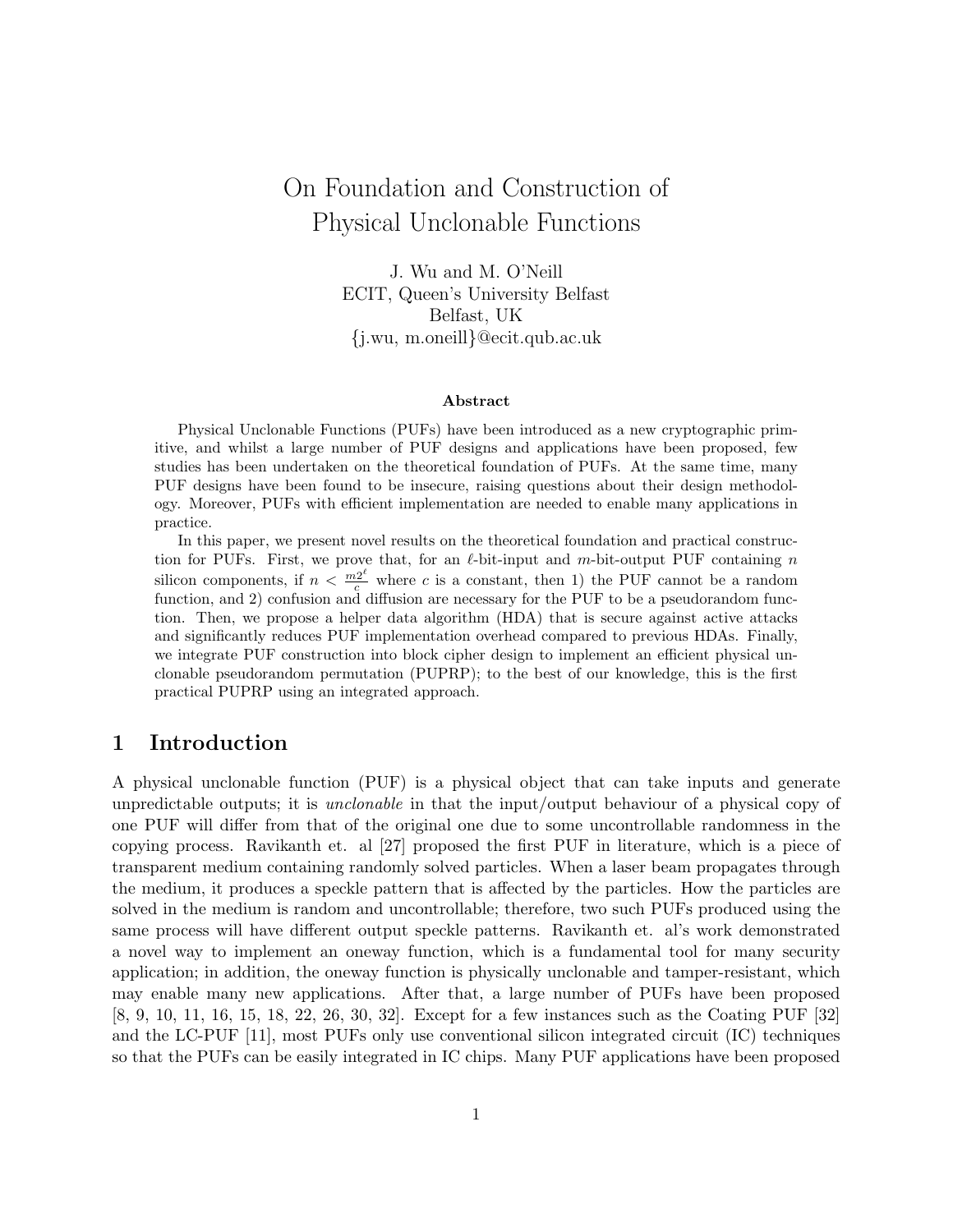that involve intellectual property (IP) protection [10], authenticated identification [6], and trusted computing [31], to name a few.

Some PUFs are designed to behave as pseudorandom functions: given an input, the output is unpredictable. To prevent the input/output from being exhausted, the PUFs should support a large input size, say, a 64-bits input. Examples of such PUFs include the controlled PUF (CPUF) [8, 9], the arbiter-PUF [16], and the lightweight PUF (LW-PUF) [21]. The most serious challenge for such a PUF is security: in a standard attacking model where an adversary is allowed to test the PUF by choosing any inputs and receiving the outputs, the adversary should be unable to predict the output for a fresh input. A second challenge is to achieve such security using low overhead. For example, it is desirable that a PUF does not rely on hash functions, since hash functions are unsuitable for extremely resource-constrained devices such as RFID tags [5].

Some other PUFs are designed as cryptographic key generators or random functions with small input size. A representative example is the SRAM-PUF [10] that use SRAM cells as raw bit generators. Since the raw bits are noisy and are not fully random, a Helper Data Algorithm (HDA) is needed to extract a reproducible, stable, and uniformly random secure key from the raw bits. Furthermore, an  $\ell$ -bits-input and  $m$ -bit-output random function can be constructed by letting an l-bits input choose m key bits out of  $2^{\ell} \times m$  such key bits as the output. However, most HDAs use error-correcting codes which require significant hardware and computation overhead; in addition, the helper data of a HDA may leak information about the key in certain attacks. The main challenge for such PUF key generators is to design robust and secure HDA with low overhead.

One group of special PUFs, namely the *physical unclonable pseudorandom permutations* (PUPRPs), are of particulate interests because they can be used for encryption/decryption. A straightforward way to construct a PUPRP is to use a conventional block cipher with a key generated by PUF key generators. In this case, the security of the PUPRP is based on the security of the PUF key generator and the security of the block cipher separately. Armknecht et. al [2] proposed an integrated approach to construct PUPRPs, which combines PUFs into block cipher. The tight integration improves the tamper-resilience of the overall design. Armknecht et. al's construction is theoretical because its overhead increases exponentially as the input size of the PUPRP increases.

While there have been a lot of PUF constructions and applications, there is little study on the foundations of PUFs. All PUF constructions concern with implementation overhead. One fundamental question is that, what is the minimum overhead a PUF needs? Rührmair et. al [28] consider a PUF as an isolated physical system and discussed PUFs based on the maximal thermodynamic entropy of an isolated physical system. Rührmair et. al's work provides a new point of view for PUF study; however, the thermodynamic entropy is not directly related to any mathematical property of a PUF. Another fundamental question for PUFs is that, should there be some systematic design methodology for PUF construction? So far, the PUF designs in literature are ad hoc, somewhat resembling the cipher designs before Shannon [29] established diffusion and confusion as the principles for modern block cipher design. It would be interesting to investigate if some design principles also apply to PUF.

#### 1.1 Our Contributions

In this paper, we study PUFs that are based on standard silicon components since they comprise the majority of existing PUFs. We systematically study the theoretical foundations and practical constructions for such silicon PUFs. Our contributions are as follows: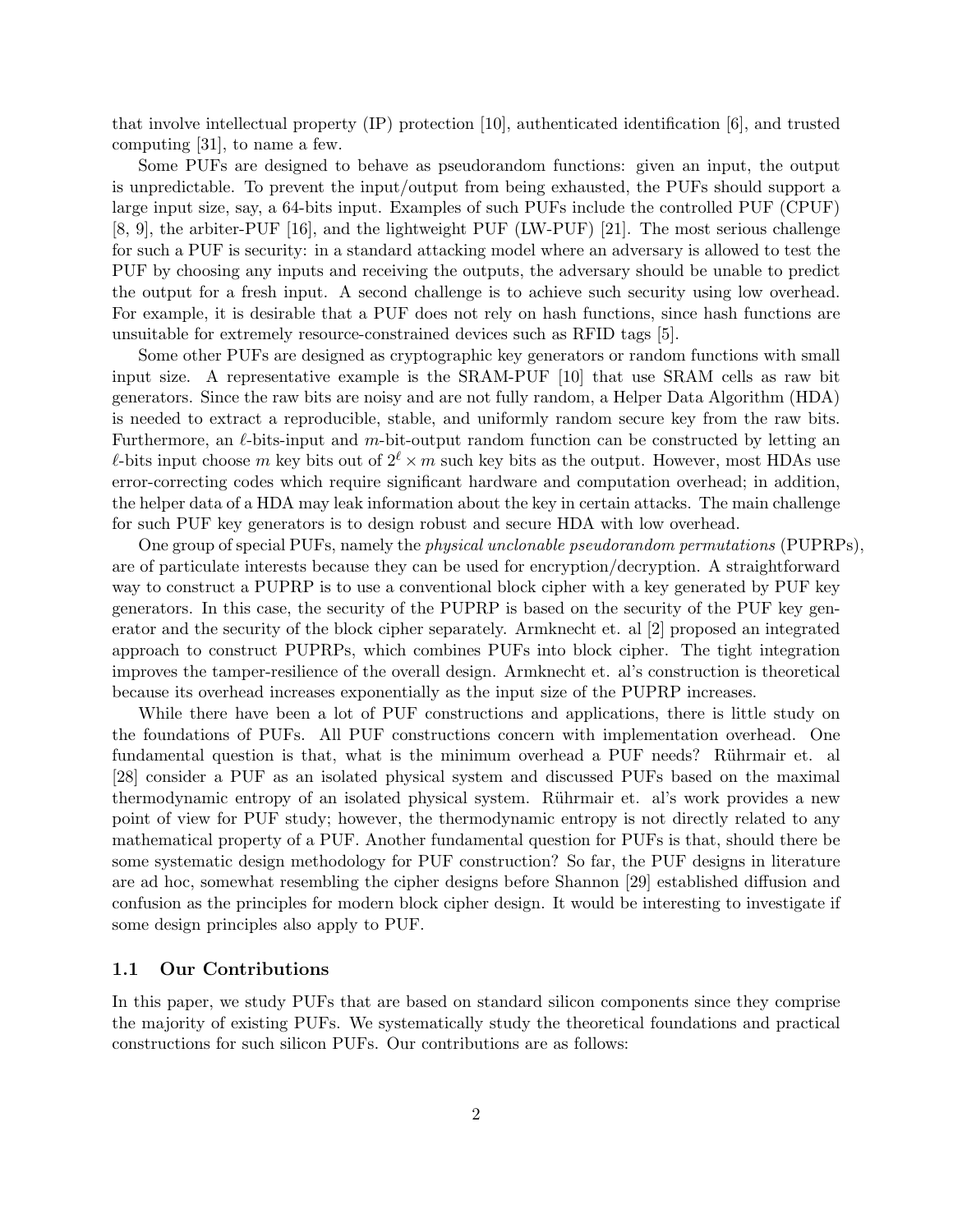- ∙ We compute the information capacity, i.e., the information-theoretic entropy, of the PUFs, and use the information capacity to determine the maximum input/output size that a PUF can achieve as a random function. We further prove that diffusion and confusion are necessary to construct PUFs as secure pseudorandom functions.
- ∙ We propose a PUF key generator consisting of a new bit generator and a novel HDA. Compared to previous PUF key generators, ours significantly reduces the hardware overhead to achieve required robustness and security.
- ∙ We propose a practical PUPRP construction that integrates PUFs in block cipher designs. As the input size of the PUPRP increases, its overhead increase linearly as oppose to exponentially in the previous integrated PUPRP construction; as a result, the PUPRP has an efficient hardware implementation.

#### 1.2 Organization

In Section 2, we review existing silicon PUFs. In Section 3, we present the foundations for PUFs, including a PUF model, the PUF information capacity, and the necessary conditions for secure PUF construction. In Section 4, we present the new bit generator and the helper data algorithm. In Section 5, we present the PUPRP and its security analysis. Section 6 concludes the work.

### 2 Related Work

One line of PUF designs aims to support large input length, say, 64-128 bits. Examples include the controlled PUF (CPUF) [8, 9], the arbiter-PUF [16], and the lightweight PUF (LW-PUF) [21]. Gassend et al. [8, 9] introduce the concept of silicon PUFs and construct Controlled PUFs (CPUF). A CPUF contains a "weak" PUF consisting of a ring oscillator (RO) and a counter. The choice of the delay path of the RO is controlled by an  $\ell$  bits input. The counter counts the number of rounds of the RO within a certain time interval. For the same input, the counting may vary from one PUF instance to another, depending on the periods of their ROs. One hash function is placed before the PUF and one hash function after to scramble the input/output. Since the output is determined by the path delay that is affected by temperature and power supply voltage, the CPUF is sensitive to environmental influences.

To reduce the environmental influences, Lim et al. [16] propose an arbiter-based PUF using a differential structure. Instead of measuring one delay value, arbiter-based PUFs compare the delays of two identical paths. Since the variation of temperature or power supply affects both paths, their effects may cancel each other, and hence increases the stability of the output. A basic arbiter-based PUF can be represented using a linear model that can be solved from multiple input/output pairs. To prevent this attack, a feed-forward structure is added to provide nonlinearity in the arbiter-PUF. However, Majzoobi et al. [21] and Rührmair et al. [28] show that the feed-forward arbiter-PUF (without input/output hashing) can be learned by machine learning algorithms; therefore it is not secure.

To restore the security of the arbiter-based PUF without using input/output hashing, Majzoobi et al. [21] proposed a lightweight PUF (LW-PUF), which uses linear transformation for the input/output preprocessing and postprocessing; however, Rührmair et al. [28] show that this LW-PUF is also not secure.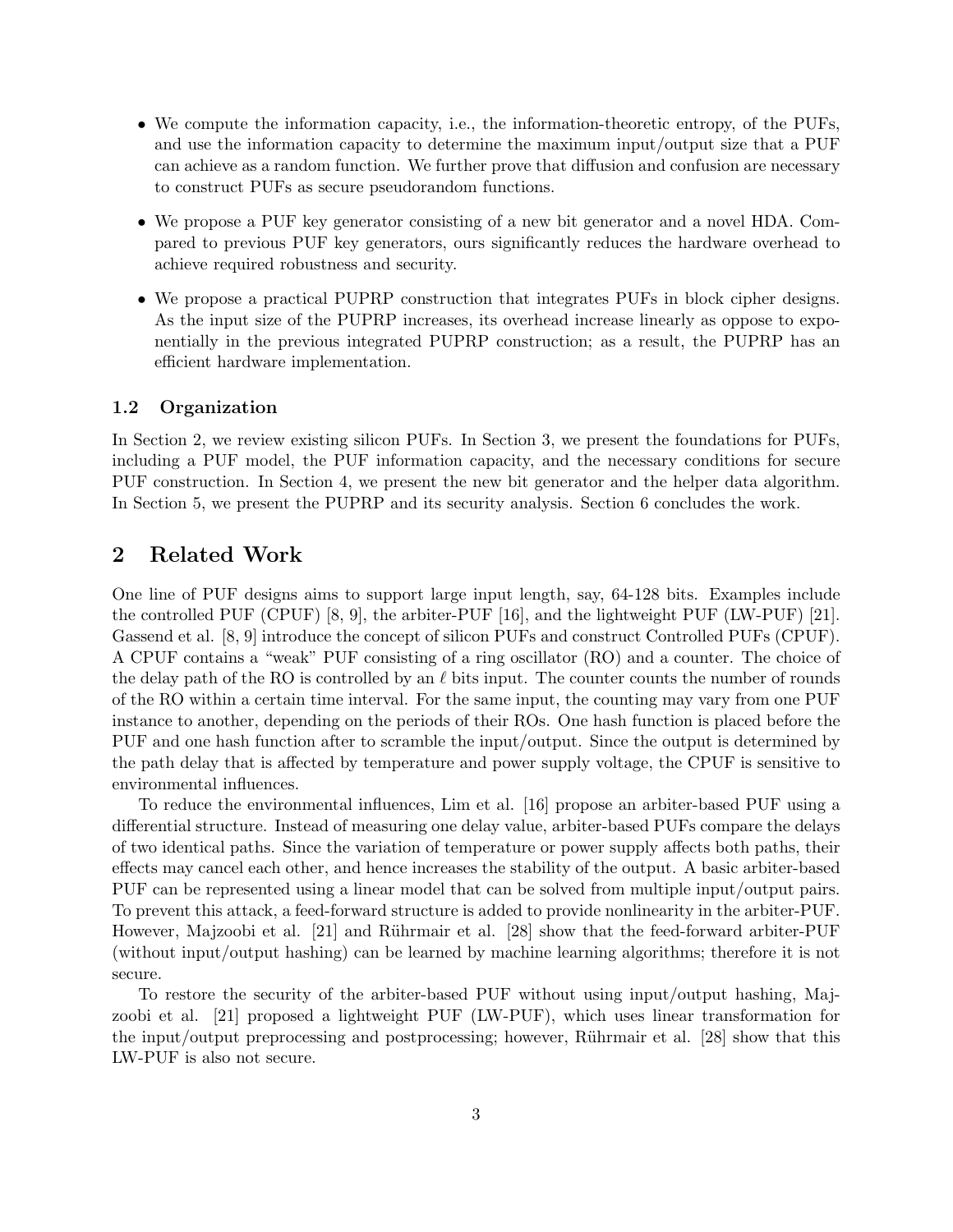Another line of PUF design focuses on PUF key generators, or equivalently, PUFs with small input length. A representative example is the SRAM-PUF  $[10]$ . A SRAM-PUF with an  $\ell$ -bits input and an m-bits output consists of  $2^{\ell} \times m$  SRAM cells. Each cell is a bi-stable circuit that settles to 0 or 1 after power-up. Such a SRAM-PUF uses  $m2^{\ell}$  cells, therefore it is not intended to provide a large number of challenge-response pairs; instead, the  $m2^{\ell}$  bits are often used to generate a cryptographic key.

A SRAM cell may settle to different states in different power-ups due to circuit noises. To obtain stable outputs, several helper data algorithms are proposed [10], [7], [2], [19]. Since most FPGAs set their SRAM memories to a known state upon power-up, several methods have been developed to simulate the SRAM cells by using standard digital logic on a FPGA. Kumar et al. [15] propose Butterfly PUFs based on cross-coupled latches. Maes et al. [18] propose Flip-Flop PUFs based on the power-up values of the flip-flops present on FPGAs.

### 3 PUF Foundations

#### 3.1 Preliminary

First we define some notations that will be used throughout the paper:

 $|\mathcal{S}|$ : number of elements in a finite set  $\mathcal{S}$ .

 $x \stackrel{D}{\leftarrow} \mathcal{S}$ : x is chosen from a set  $\mathcal S$  according to a probability distribution D over  $\mathcal S$ .

 $x \stackrel{U}{\leftarrow} \mathcal{S}$ : x is chosen from  $\mathcal S$  according to a uniform probability distribution over  $\mathcal S$ .

 $(\ell, m)$ - $f$ : a function  $f$  with an  $\ell$ -bits input and an  $m$ -bits output.

2: the set of all functions that map a domain  $\{0,1\}^{\ell}$  to a range  $\{0,1\}^m$  (Fact:  $|\mathcal{Z}| = 2^{m2^{\ell}}$ ).

 $\Phi(x)$ : cumulative function of a standard Gaussian distribution.

 $\Phi^{-1}(x)$ : inverse of the cumulative function of a standard Gaussian distribution.

 $\varphi(x)$ : density function of a standard Gaussian distribution..

 $\mathbf{B}(n, p, x, y)$ :  $\mathbf{B}(n, p, x, y) = \sum_{i=x}^{y} {n \choose i}$  $\binom{n}{i} p^i (1-p)^{n-i}.$ 

When it is not specified, a function has an  $\ell$ -bits input and an  $m$ -bits output. We assume that the functions can be computed within a reasonable time for practical  $\ell$  and  $m$  values.

Next we review the distinguishing game based on which pseudorandomness will be defined:

**Definition 3.1** Let  $\mathcal F$  be a set of functions (i.e., a function family) and  $D$  be a probability distribution over F. Let E be a distinguisher. A challenger C chooses a random bit  $b \stackrel{U}{\leftarrow} \{0,1\}$ . If  $b = 0$ , then  $f \stackrel{U}{\leftarrow} Z$  is returned to E; otherwise,  $f \stackrel{D}{\leftarrow} \mathcal{F}$  is returned to E. Within time t and querying f up to q times, E returns a bit b'. The advantage of E to distinguish  $f \stackrel{D}{\leftarrow} \mathcal{F}$  from  $f \stackrel{U}{\leftarrow} \mathcal{Z}$  is defined as

$$
Adv_{\mathcal{F},D}^{prf}(E) = \left| \Pr[b = b'] - \frac{1}{2} \right|.
$$
 (1)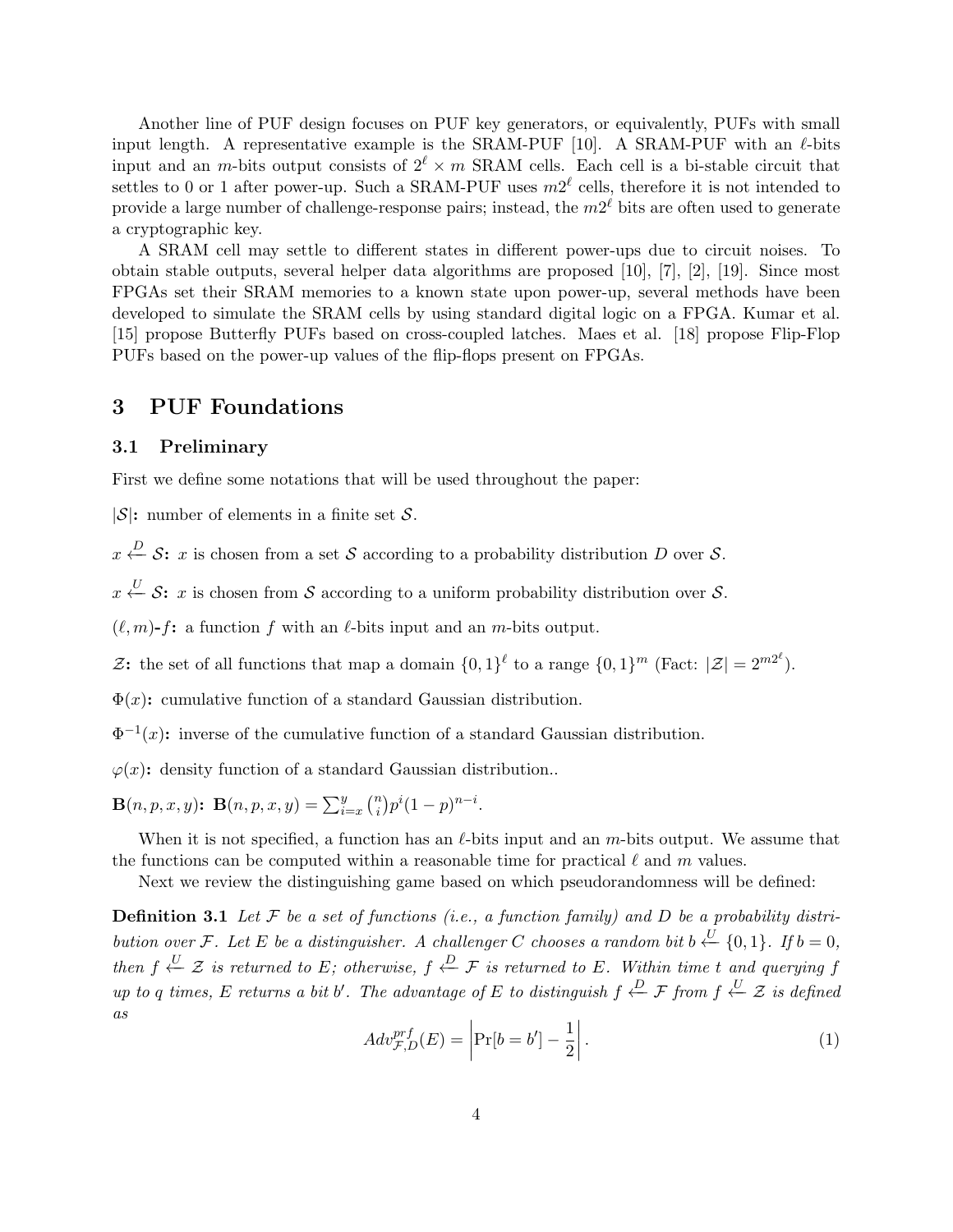An insecure function associated to  $f \stackrel{D}{\leftarrow} \mathcal{F}$  is defined as the maximum advantage over all E:

$$
Adv_{\mathcal{F},D}^{prf}(q,t) = \max_{E} \left\{ Adv_{\mathcal{F},D}^{prf}(E) \right\}.
$$

The above definition is an extension of that by Bellare et al  $[3]$ . In the original definition,  $D$  is a uniform distribution over  $\mathcal{F} \subset \mathcal{Z}$ , but here we allow D to be any distribution to precisely model PUF below.

#### 3.2 PUF Model

Our PUF model and related notations and facts are described as follows: each PUF design determines a probability distribution D over  $\mathcal{Z}$ ; each PUF instance implements a sample  $f \stackrel{D}{\leftarrow} \mathcal{Z}$ . D is called a PUF distribution. The function family of D is defined as the subset of  $\mathcal Z$  in which each function is sampled with a non-zero probability. If  $\mathcal F$  is the function family of  $D$ , then random process  $f \xleftarrow{D} \mathcal{Z}$  is identical to  $f \xleftarrow{D} \mathcal{F}$ .

We call a PUF instance  $f \stackrel{U}{\leftarrow} \mathcal{Z}$  a physical unclonable random function PURF, and we call a PUF instance  $f \stackrel{D}{\leftarrow} \mathcal{F}$  a physical unclonable pseudorandom function PUPRF if its insecure function defined in (1) is small enough (under practically large  $q$  and  $t$ ) to be negligible in practice. If the PUPRF is a permutation, then we call it a PUPRP.

Among previous PUFs, the SRAM-PUF and its variants, the butterfly-PUF and the Flip-flop-PUF, can be considered as PURF. Other PUFs with a large input length, including the optical-PUF, the CPUF, the arbiter-PUF, and the LW-PUF, are designed as PUPRFs. A block cipher contains PURFs to generate a key can be considered as a PUPRP.

#### 3.3 PUF Information Capacity

Since a PUF is a silicon object that implements a deterministic function, it has to contain the information that determines the function. We consider what is the maximum information capacity that a PUF can achieve. Suppose that a PUF contains  $n$  silicon components. Their delay values are  $n$  continuous random variables. We assume that their probability distribution is Gaussian distribution with a mean value T and a variance  $\sigma_X^2$ . The information source used to determine the function is the  $n$  random variables. Measuring a continuous variable can obtain any number of bits of information if the measurement is accurate enough. However, due to the noise in silicon circuits, the information capacity of a continuous variable is bounded. We assume that the jitters of delays caused by noises follow a Gaussian distribution with a mean value 0 and a variance  $\sigma_X^2$ . The information capacity of one such variable can be computed using the following theorem: [12, §8,§9].

**Lemma 3.2** Let  $X$  be a continuous random variable with Gaussian distribution with a variance  $\sigma_X^2$ , let N be a Gaussian noise with a variance  $\sigma_N^2$ , and let  $x_1, \ldots, x_r$  be r samples of X. On average, the maximum information capacity of the  $r$  samples is

$$
c = \frac{1}{2}\log_2\left(1 + \frac{r^2\sigma_x^4}{\sigma_N^2(r\sigma_x^2 + \sigma_N^2)}\right)
$$

bits.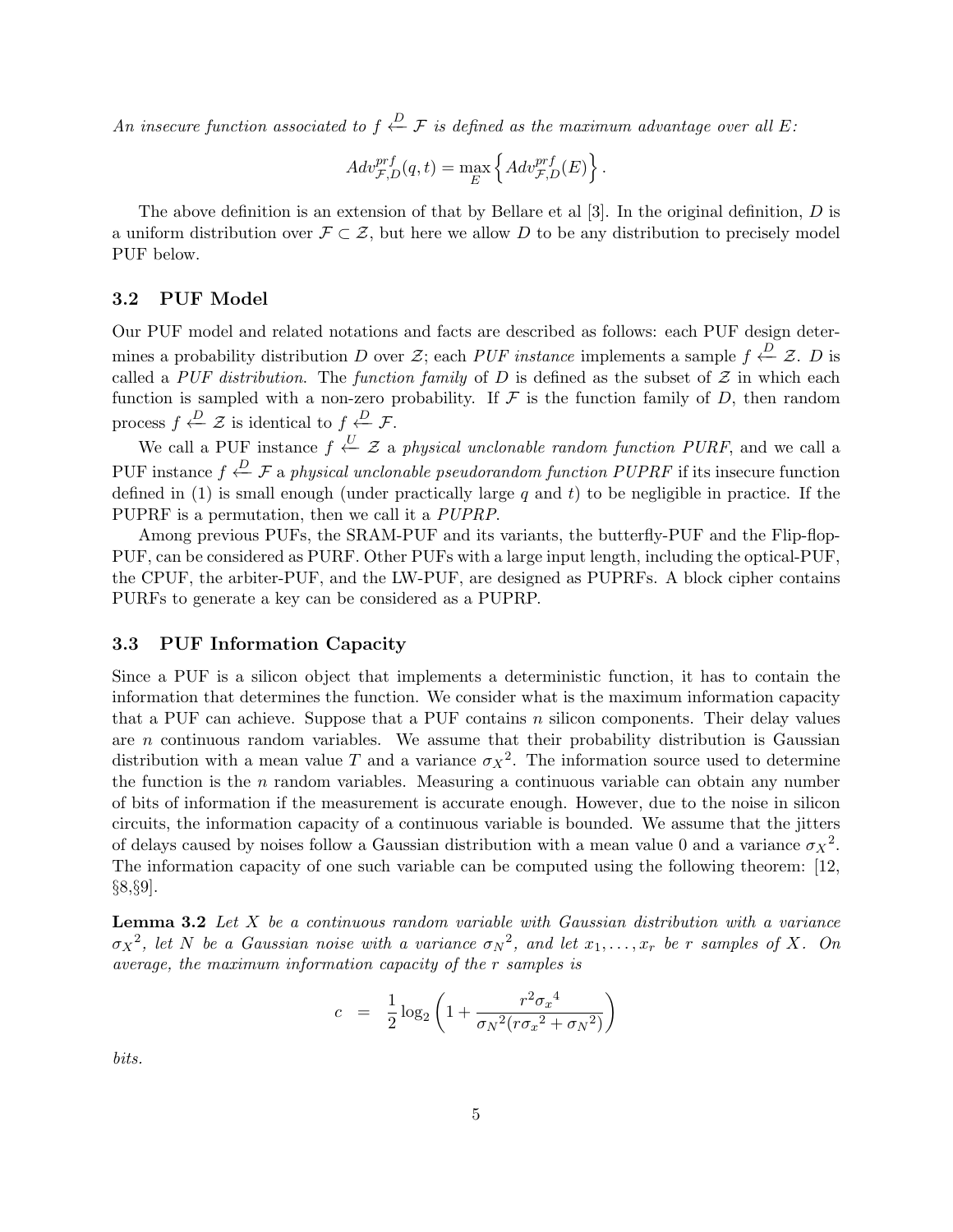Then, the information capacity of a PUF with  $n$  components is obtained in the next theorem:

**Lemma 3.3** We assume that 1) a PUF contains n components, and  $X_1, \ldots, X_n$  be their delays, 2) the delays are continuous random variables with Gaussian distribution with a mean value  $T$  and a variance  $\sigma_X^2$ , and 3) the jitter of a delay follows a Gaussian distribution with a mean value 0 and a variance  $\sigma_N^2$ . It holds that, within a time period  $rT, r \geq 1$ , the maximum information capacity that the PUF can obtain is

$$
I_{max}(X_1,\ldots,X_n) \leq nc
$$

bits.

Proof (Sketch). Sampling a delay with mean value T takes a time T on average. Then, for each  $X_i$ , within time  $rT$ , r samples can be made on average. The information capacity of the n random variables is at most the sum of the information capacity of each random variables (equality holds only when the random variables are independent).  $\Box$ 

#### 3.4 PURF Resource Requirement

We show that the input size of a PURF is limited by its information capacity:

**Lemma 3.4** Let  $F$  be the function family of a PUF distribution  $D$  over  $\mathcal{Z}$ . If each PUF instance has n components and  $n < \frac{m2^{\ell}}{c}$  $\frac{d^2\mathcal{L}}{d^2}$ , then it holds that  $|\mathcal{F}| < |\mathcal{Z}|$ .

Proof. The maximum information capacity of a PUF instance is at most  $nc$ . With  $nc$  bits information, at most  $2^{nc}$  distinct objects can be identified. It holds that

$$
|\mathcal{F}| \le 2^{nc}.
$$

With  $n < \frac{m2^{\ell}}{c}$  $\frac{d^{2^{\ell}}}{dt^{2^{\ell}}}$  and  $|\mathcal{Z}| = 2^{m2^{\ell}}$ , it holds that

$$
|\mathcal{F}| \le 2^{nc} < 2^{m2^\ell} = |\mathcal{Z}| \tag{2}
$$

□

**Corollary 3.5** If a PUF instance has n components where  $n < \frac{m2^{\ell}}{c}$  $\frac{d^{2}}{c}$ , then it is not a PURF.

The result indicates that it may be impractical to construct a PURF with large input size, since the circuit size of the PUF increases exponentially as  $\ell$  increases.

A  $(\ell, m)$ -SRAM-PUF uses  $m2^{\ell}$  SRAM cells (plus some control logic). If the power-up state of the cells settle to 0 and 1 with equal probability, then the  $(\ell, m)$ -SRAM-PUF is a  $(\ell, m)$ -PURF. Therefore,  $n = \Theta(m2^{\ell})$  can be considered as the necessary and sufficient condition for building a  $(\ell, m)$ -PURF.

#### 3.5 Confusion and Diffusion in PUPRF

When  $|\mathcal{F}| < |\mathcal{Z}|$ , a PUF  $f \stackrel{D}{\leftarrow} \mathcal{F}$  is not a random function; but it may be indistinguishable from a random function, i.e., a pseudorandom function. In this section, we consider how to construct PUPRF.

Shannon [29] introduced diffusion and confusion as two principles to design symmetric key ciphers where the key length is less than the message length. Let  $\mathcal F$  be the function family of a PUF distribution  $D$  over  $\mathcal Z$ . We review diffusion and confusion in terms of PUFs.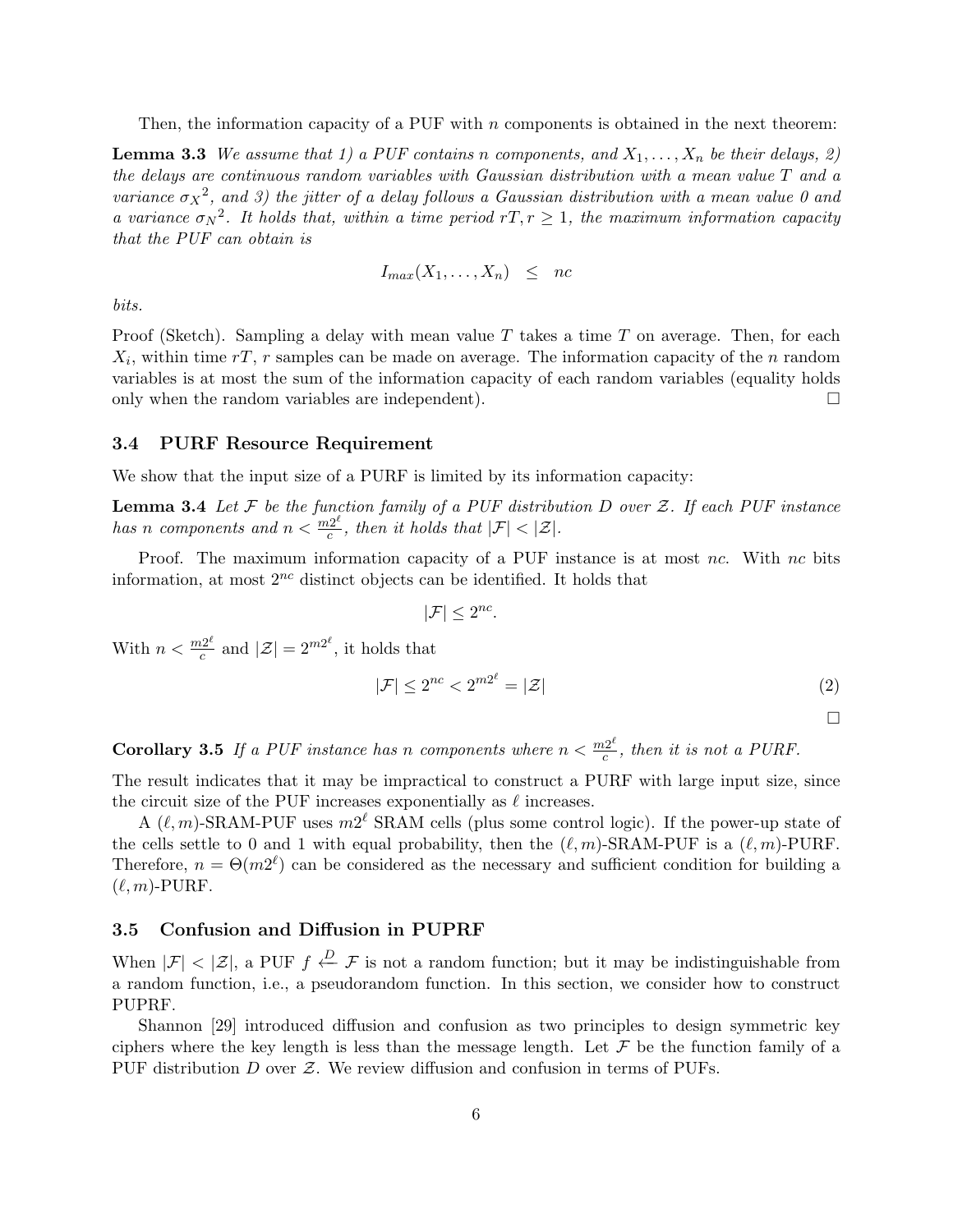**Definition 3.6** Diffusion requires that, for  $y = f(x)$ ,  $f \in \mathcal{F}$ , each bit of x affects all bits of y.

Next, we review confusion. To identify if  $f \in \mathcal{F}$ ,  $\log_2 |\mathcal{F}|$  bits of information are sufficient. Therefore, it holds that  $f(x) = F(K, x)$  for some function F and a key K of log<sub>2</sub> |F| bits. Let  $b_j(y)$ be the  $j^{th}$  bit of y; after querying f for q times, one obtains qm pairs of  $(x_i, b_j(y_i))$  that correspond to  $qm$  Boolean function equations

$$
b_j(y_i) = b_j(F(K, x_i)), \qquad 0 \le i \le m - 1
$$
  
0 \le j \le q - 1. (3)

When  $qm \geq \log_2 |\mathcal{F}|$ , K is uniquely determined by the  $qm (x_i, b_j(y_i))$  pairs. Confusion requires that, although the q pairs of  $(x, y)$  uniquely determine K, it is infeasible to find out K.

**Definition 3.7** Confusion requires that, for practical  $\ell$  and  $m$  values, given  $f \stackrel{D}{\leftarrow} \mathcal{F}$ , within a reasonable time, it is infeasible to query  $f$  for  $q$  times and find  $K$  that satisfies the  $qm$  pairs of  $(x_i, b_j(y_i))$  in (3).

Next, we show that, if  $|\mathcal{F}| < |\mathcal{Z}|$ , then diffusion and confusion are necessary to achieve low  $Adv_{\mathcal{Z},D}^{prf}(q,t).$ 

**Lemma 3.8** Let  $D$  be a distribution over  $\mathcal{F}$ . It holds that

$$
Adv_{\mathcal{F},D}^{prf}(q,t) \geq Adv_{\mathcal{F},U}^{prf}(q,t). \tag{4}
$$

Informally, Lemma 3.8 says that, for a uniform distribution  $U$  over  $\mathcal F$  and a non-uniform distribution D over  $\mathcal{F}, f \stackrel{U}{\leftarrow} \mathcal{F}$  is more random than  $f \stackrel{D}{\leftarrow} \mathcal{F}$ . We skip the proof of Lemma 3.8.

**Lemma 3.9** Let  $\mathcal{F} \subset \mathcal{Z}$ . We assume that computing  $f(x), f \in \mathcal{F}$  takes a time  $O(\ell m)$ . If diffusion is not satisfied, then it holds that, for a time  $t = O(\ell m q)$ 

$$
Adv_{\mathcal{F},U}^{prf}(q,t) > \frac{1}{2} \left( 1 - \left(\frac{1}{2}\right)^q \right). \tag{5}
$$

Proof (sketch). If diffusion is not satisfied, then there exist i and j such that, for  $f \in \mathcal{F}$ ,

$$
b_i(f(x_0, \ldots, x_j, \ldots, x_{\ell-1}))
$$
  
=  $b_i(f(x_0, \ldots, \bar{x}_j, \ldots, x_{\ell-1})).$  (6)

A distinguisher E queries f for 2q times with q pairs of  $(x_0, \ldots, x_j, \ldots, x_{\ell-1})$  and  $(x_0, \ldots, \bar{x}_j, \ldots, x_{\ell-1})$ . If (6) holds for all pairs, then E concludes that  $f \stackrel{U}{\leftarrow} \mathcal{F}$ , and  $f \stackrel{U}{\leftarrow} \mathcal{Z}$  otherwise.

For  $f \in \mathcal{F}$ , equation (6) holds for all q pairs of selected  $(x, y)$ . For  $f \stackrel{U}{\leftarrow} \mathcal{Z}$ , which is a random function, the probability that (6) holds for all q pairs of selected  $(x, y)$  is  $\frac{1}{2^q}$ . It is easy to verify that  $(5)$  holds.  $\Box$ 

**Lemma 3.10** Let  $\mathcal{F} \subset \mathcal{Z}$ . We assume that computing  $f(x), f \in \mathcal{F}$  takes a time  $O(\ell m)$ . Suppose that confusion is not satisfied so that a distinguisher  $E$  can query  $f$  and find out  $K$  that satisfies (3) with in time t'. We also assume that, after obtaining K, E knows if  $f \in \mathcal{F}$ . Then, for some time  $t = t' + O(q\ell m)$ , it holds that

$$
Adv_{F,U}^{prf}(q,t) > \frac{1}{2} \left( 1 - \left( \frac{|\mathcal{F}|}{|\mathcal{Z}|} \right) \right). \tag{7}
$$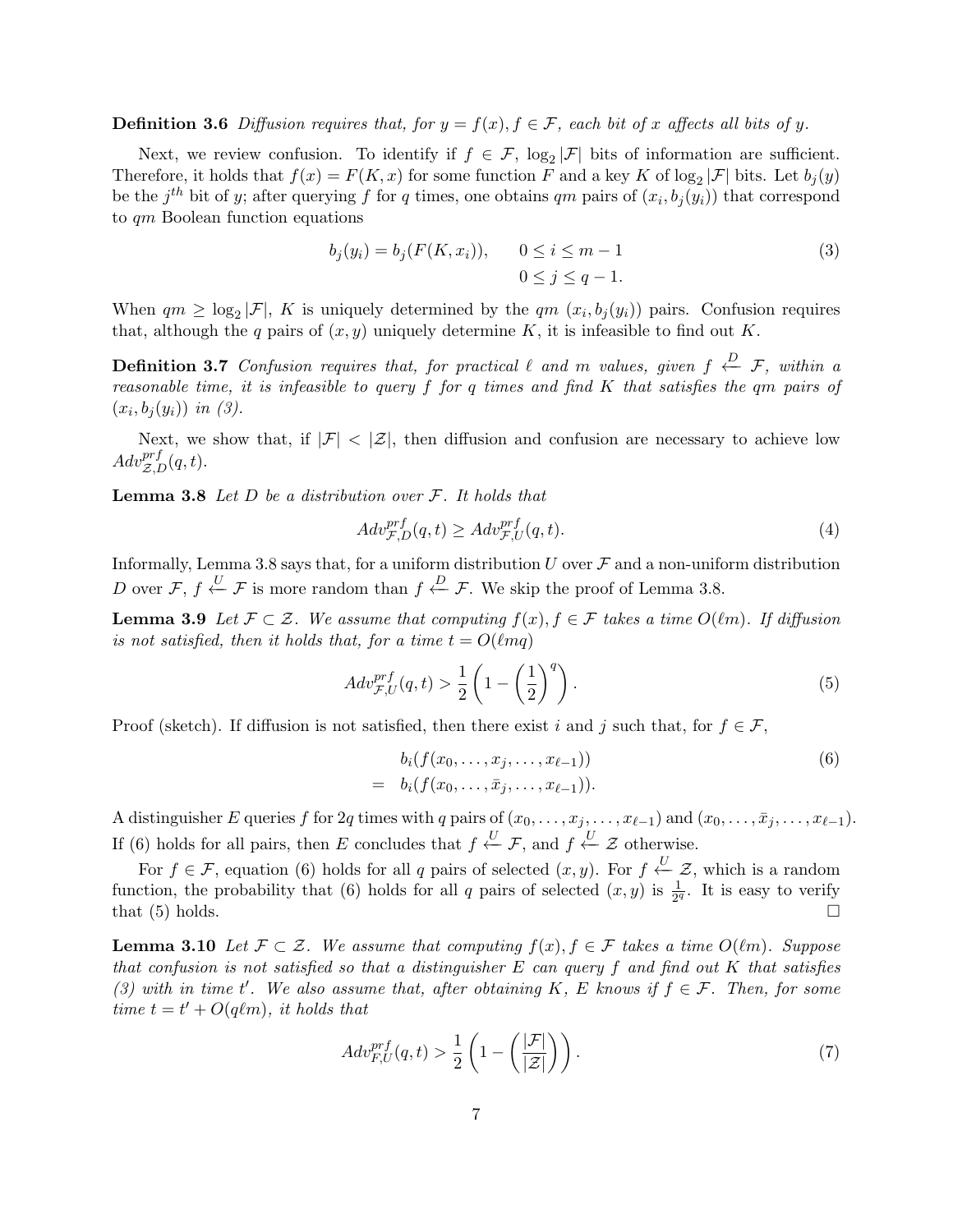Proof (sketch). E queries f for q times and solves (3) for K. If K is obtained in time t and it holds that  $F(K, x) \in \mathcal{F}$ , then E concludes that  $f \stackrel{U}{\leftarrow} \mathcal{F}$ .

E is wrong only when  $f \stackrel{U}{\leftarrow} \mathcal{Z}$  and  $f \in \mathcal{F}$ . It is easy to show that (7) holds.  $\Box$ Combining  $(2)$ ,  $(4)$ ,  $(5)$ , and  $(7)$ , we have the following result:

**Proposition 3.11** If each PUF instance has n components where  $n < \frac{m2^{\ell}}{c}$  $\frac{d^{2c}}{c}$ , then confusion and diffusion are necessary for the PUFs to be secure PUPRFs.

**Remark.** Equation (6) defines a specific relation between x and  $y = f(x), f \in \mathcal{F}$ . In fact, any deterministic relations between x and  $y = f(x), f \in \mathcal{F}$  would invalidate  $\mathcal{F}$  as pseudorandom function family. Searching for such relations is an important approach for block cipher cryptanalysis. Linear cryptanalysis [23] and differential analysis [4] are two such examples; they are addressed in more details in Section 5.3.

# 4 PUF Key Generator and PURF

#### 4.1 Construction

In this section, we present a PUF key generator consisting of a new bit generator and a novel helper data algorithm that we call MVBB (majority-voting-bright-bits). The bit generator is a bi-stable ring of two NAND gates as shown in Figure 1.When the CTL signal is 0, both the outputs of the two NANDs are 1. When CTL is 1, the two NANDs are configured as a bi-stable ring, and the output O settles to either 1 or 0. Compared to the previous Butterfly-PUF  $[15]$ , the NAND-loop bit generator is more efficient in hardware cost and takes less response time. We note that the NAND-loop can be implemented on an FPGA by properly configuring the FPGA synthesis tool; this is contrary to the thought that combinational loops cannot be created on an FPGA [15].



Figure 1: Bit generator.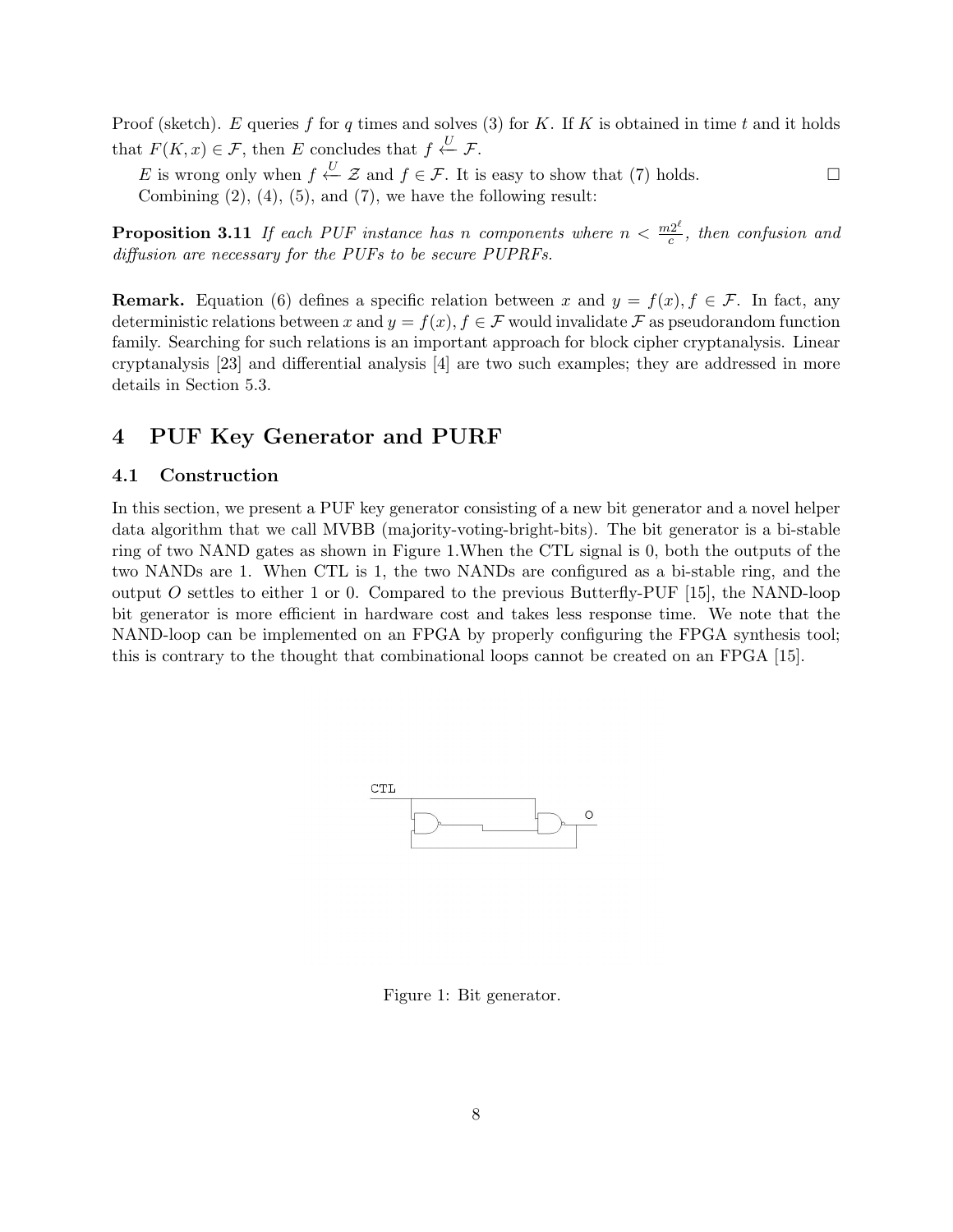Bit generator model We review a model for the bi-stable ring from [20] with slight change to describe the hebaviour of the bi-stable ring based on propagation delays and jitters. Let  $X_1$  and  $X_2$  be the delays of the two NAND gates and  $\Delta = X_1 - X_2$ , and let N be the jitter. Without loss of generality, we assume that the NAND ring settles to 1 if  $\Delta + N > 0$ , and settles to 0 otherwise. Let  $\sigma_N$  be the standard deviation of the delays and  $\sigma_N$  be the standard deviation of jitters. Let p be the probability that a bit generator outputs 1 and let  $\lambda = \frac{\sigma_N}{\sqrt{2}\sigma_X}$ . It holds that

$$
\Pr[p \le x] = \Phi(\lambda \Phi^{-1}(x))
$$

and

$$
\Pr[p = x] = \frac{\lambda \varphi(-\lambda \Phi^{-1}(x))}{\varphi(\Phi^{-1}(x))}
$$

where  $\Phi(.)$ ,  $\Phi^{-1}(.)$ , and  $\varphi()$  are the the cumulative function, the inverse of the cumulative function, and the density function of a standard Gaussian distribution [20].

**MVBB algorithm** In the MVBB algorithm, each bit generator is *dark, grey,* or *bright* according to its  $p$  value, the probability that it outputs 1. Let each bit generator generates an odd number of *n* outputs. We specify two two parameters  $d_q$  (distance of grey) and  $d_d$  (distance of dark),  $0 < d_g < d_d < n/2$ . A bit generator is dark if

$$
\frac{d_d}{n} \le p \le \frac{n - d_d}{n};
$$

the generator is grey if

$$
\frac{d_g}{n} \le p < \frac{d_d}{n} \text{ or } \frac{n - d_d}{n} < p \le \frac{n - d_g}{n};
$$

and the generator is bright if

$$
0 \le p < \frac{d_g}{n} \text{ or } \frac{n - d_g}{n} < p \le 1.
$$

Figure 2 illustrates  $Pr[p = x], 0 \le x \le 1$ , and regions of the bright, grey, and dark bits.

Suppose that a PUF uses  $k$  bit generators. The MVBB algorithm consists of two algorithms defined as follows.

• Helper data generating: for each generator, MVBB measures the probability,  $p$ , that the generator outputs a value of 1. A string  $\alpha$  of k bits is generated and output as the helper data to indicate which key bits are dark and which are non-dark. A  $k$  bit key,  $K'$ , is also generated. If  $p > \frac{1}{2}$ , then the corresponding key bit is 1; otherwise the key bit is 0. The key bits of dark generators are set to 0.

In practice, the probability measurement can be approximated by  $\frac{x}{n}$  where x is the number of 1s in the generator outputs. In the analysis, we will assume that  $p$  is accurately obtained.

• Key reproducing: MVBB receives a helper data string  $\beta$ . For each bit generator, MVBB generates *n* outputs and record *x*, the number of 1s. MVBB estimates  $p = \frac{x}{n}$  $\frac{x}{n}$ . If a generator is bright according to  $p$  but is marked as dark in  $\beta$ , then MVBB stops key producing. Otherwise, MVBB generates a k bit key K. For bit generators marked as dark in  $\beta$ , the key bits are set to 0. For a bit generator marked as non-dark in  $\beta$ , the key bit is 1 if  $p > \frac{1}{2}$ , or 0 otherwise.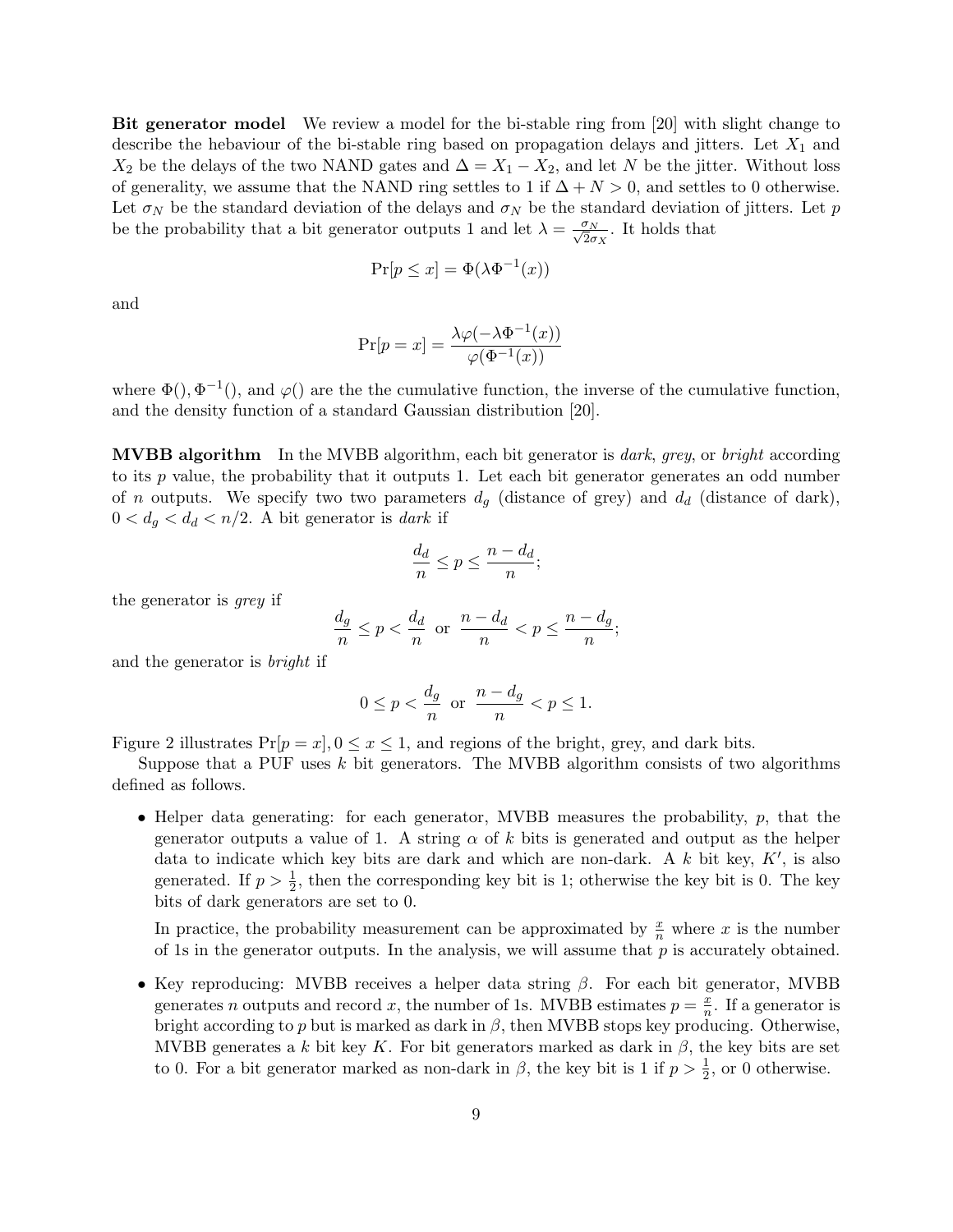

Figure 2: Bright, grey, and dark bit generators.

For efficient hardware implementation of the logic, we choose  $n = 2^{i} - 1, d_g = 2^{i_g}$ , and  $d_d = 2^{i_d}$ where  $i, i_g$ , and  $i_d$  are integers and  $i_g < i_d < i$ . The key bit is the most significant bit of the counter. If the  $i - i_q$  most significant bits of the counter are all 1s or 0s, then the bit generator is bright; if the  $i - i_d$  most significant bits of the counter are all 1s or 0s, then the bit generator is bright or grey.

**Privacy amplification**  $K$  is a non-uniform random string because of the dark generators, and because the output of a bit generator may output 0 or 1 with unequal probability. We implemented 1024 generators on Xilinx FPGA. In our experiment, about 60% bit generators output 0, so the entropy of a secure key bits is about 0.97 bits. The entropy of the k-bits key,  $K$ , is 0.97 $n_b$ .  $K$  can be compressed to generate a  $0.97n_b$  bits (both in length and in entropy) cryptographic key using 2-universal hash functions (see, e.g., [7]).

#### 4.2 Robustness

A HDA should be robust so that the same key will be reproduced in different key generating rounds. For the MVBB algorithm, we require that, if the helper data is not altered, then  $K = K'$ . We have the following result:

**Theorem 4.1** Let  $K'$  and  $K$  be the keys generated in MVBB helper data generating and MVBB key reproducing respectively. If the helper data is not altered, i.e.,  $\alpha = \beta$ , then it holds that

$$
\Pr[K \neq K'] \le \Pr[E_b] + \Pr[E_g].
$$

where

$$
\Pr[E_b] \le 1 - \mathbf{B}\left(n, \frac{d_g - 1}{n}, 0, d_d - 1\right)^n
$$

and

$$
\Pr[E_g] \le 1 - \mathbf{B}\left(n, \frac{d_d - 1}{n}, 0, \frac{n - 1}{2}\right)^n
$$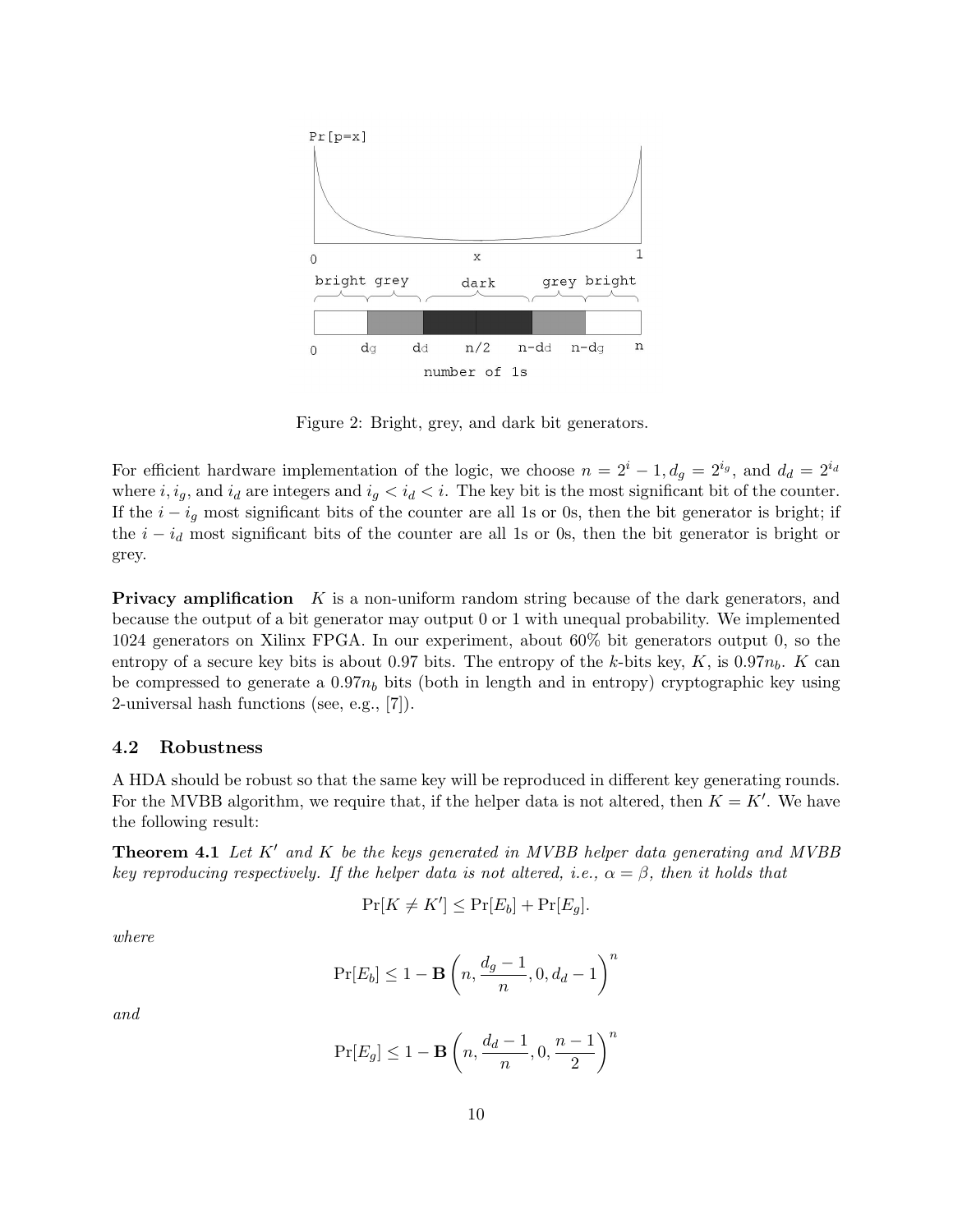Proof. When the helper data are not changed, there are two cases that result in  $K \neq K'$ : 1) the number of 1s generated by any bright generator changes from a value less than  $d_q$  to a value greater than  $d_d$  or from a value greater than  $n - d_q$  to a value less than  $n - d_d$  (an event denoted as  $E_b$ ), and 2) the number of 1s generated by any grey generator changes from a value between  $d_q$  and  $d_d$ to a value greater than  $n/2$  or from a value between  $n - d_d$  and  $n - d_g$  to a value less than  $n/2$  (a event denoted as  $E_q$ ). Then the results follow immediately.  $\Box$ 

We give an example to illustrate the robustness of MVBB. Based on results on delay variances and jitters in circuits ([17], [13]), we assume that  $\frac{\sigma_X}{\sigma_N} = 16$ , so we set  $\lambda = 0.05$ . Suppose that K has a length of 100 bits. We choose  $n = 127$ , and set  $d_g = 8$  and  $d_d = 32$ . Then it holds that  $Pr[K \neq K'] \leq 3.1 \times 10^{-8}.$ 

#### 4.3 Security

For a HDA, we need to consider if the key,  $K$ , is secure under both *passive attacks* and *active* attacks. In passive attacks, an adversary tries to learn  $K$  without changing the helper data; in active attacks, an adversary tries to learn  $K$  by manipulating the helper data.

Active attacks against previous HDAs We note that the majority-voting-dark-bit (MVDB) algorithm [2] is insecure against active attacks when it is used to generate keys. In MVDB, bit generators are marked as dark or non-dark. In the key reproducing process, key bits produced by non-dark bit generators are appended to the key string. An active attack is described as follows. Suppose that the key generated by MVDB is used on a cipher, and the adversary has access to the helper data and can use the cipher as an oracle, but the adversary does not has access to the key. Let  $\beta_1, \beta_2, \ldots$  be the non-dark bits in the helper data and let  $k_1, k_2, \ldots$  be the key bits. The adversary changes  $b_1$  in the helper data to dark and encrypts a message. In this case, the key used for encryption is  $k_2 k_3 \ldots$ . Then the adversary changes  $b_2$  to dark but keep  $b_1$  non-dark, and encrypt the same message again. This time, the key used for encryption is  $k_1k_3...$  By checking if the two cipher texts are the same, the adversary knows if  $k_1 = k_2$ . Repeating this process, the adversary can groups all key bits in two sets where each set contains the key bits with the same value. The adversary can find which set is 1 using at most two trials and fully recover the key. We do not find other HDAs such as [7] and [2] that are all based on error-correcting codes susceptible to the same active attacks.

Security of MVBB Regarding the security of MVBB, we have the following result.

**Theorem 4.2** The key bits in  $K$  produced by bright generators are secure under both passive attacks and active attacks.

Proof. Helper data itself does not leak any information about a bright or grey key bit, i.e.,  $Pr[k_i =$  $1] = Pr[k_i = 1|\beta_i],$  because by knowing that a generator is grey or bright does not leak if the generator outputs 1 or 0; therefore, the grey bits and bright bits are secure under passive attacks. In active attacks, there are three cases: 1) a non-dark bit  $\beta_i$  of a bright generator is changed to dark in  $\beta$ . In this case, the MVBB will stop, and the adversary knows that the corresponding bit generator is bright, but he obtains no information about if the key bit is 1 or 0; 2) a non-dark bit of a grey generator is changed to dark in  $\beta$ . In this case, the MVBB will regard corresponding bit generator as dark and set its key bit to 0. This may leak the true value of the key bit of this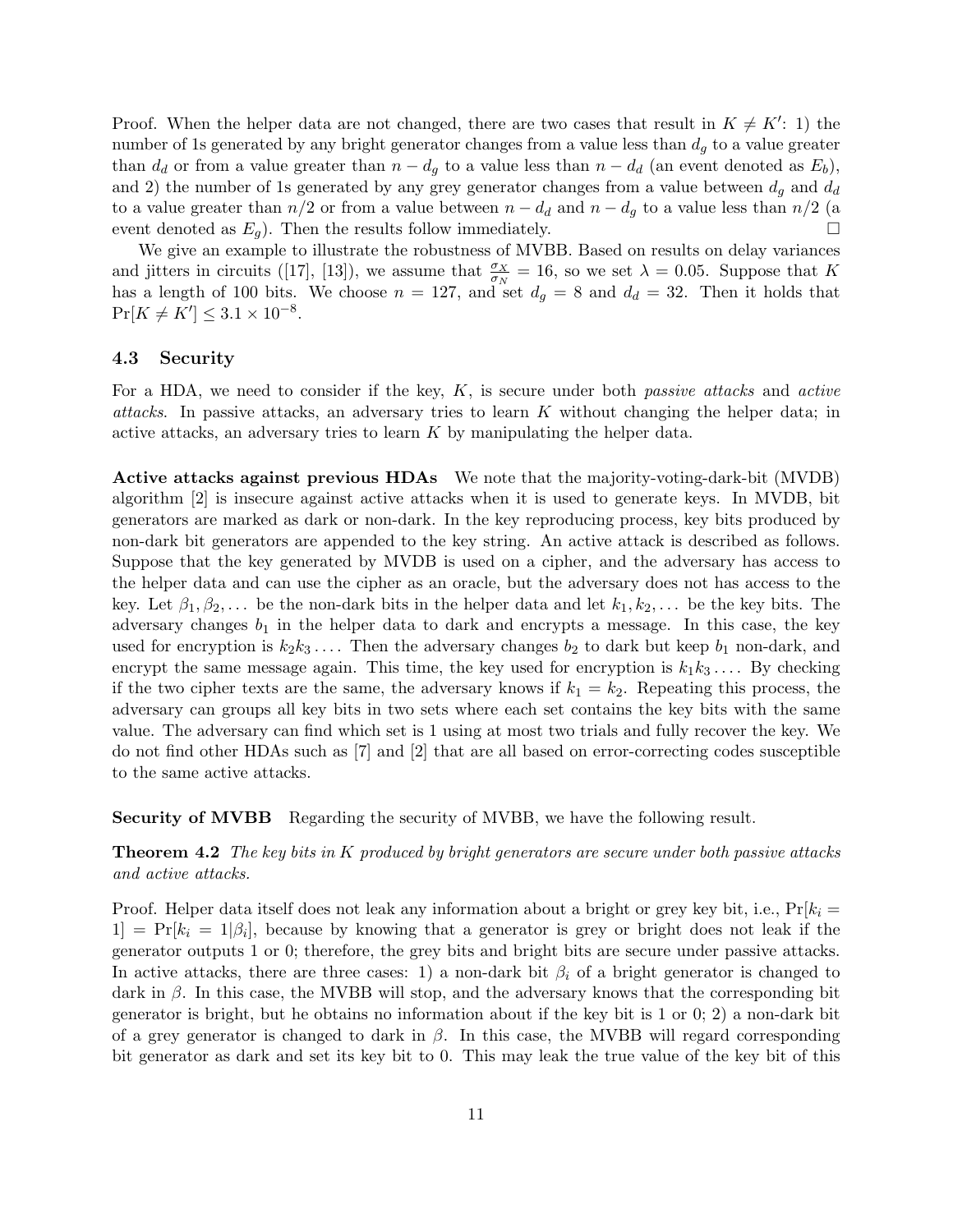grey generator as in the active attack against MVDB above. However, since all bit generators are independent, the adversary does not obtain any information about the key bits of any bright bit generator; 3) a dark bit  $\beta_i$  is changed to non-dark in  $\beta$ . In this case, the MVBB will proceed to generate an incorrect key, but the adversary still obtains no information about the key bit of a bright or grey bit generator. In summary, the key bits of the bright bit generators are always secure.  $\Box$ 

As an example, Suppose that K has a length of 100 bits. For  $\lambda = 0.05$ ,  $n = 127$ ,  $d_g = 8$ , and  $d_d = 32$ , it holds that  $Pr[n_b < 80] < 1.1 \times 10^{-7}$ , i.e., the probability that less than 80 keys bits is secure is less than  $1.1 \times 10^{-7}$ .

#### 4.4 Overhead

The MVBB does not use error-correcting codes; this makes it much simpler and more efficient than other error-correcting code based HDAs. For example, the soft decision HDA [19] is the most efficient HDA among previous error-correcting code based HDAs; its algorithm is executed using a arithmetic logic unit (ALU) controlled by an finite state machine (FSM) that applies the consecutive algorithm steps stored as microcode. As a comparison, the MVBB has a structural hardware and is more efficient in both hardware and computation.

#### 4.5 PURF

Using a uniformly random key string of length  $m2^{\ell}$  generated above, we can build an  $(\ell, m)$ -PURF. The bits are arranged as a  $2^{\ell} \times m$  matrix. For an  $\ell$  bit input, one of the  $2^{\ell}$  rows is chosen. The m bits of the chosen row is the output of the PURF.

### 5 PUPRF Construction

#### 5.1 PUPRF Design Approaches

Initially, in PUF design, a PUF is supposed to contain a large number random elements; the input to the PUF interacts with the elements in a complex process so that the output is unpredictable (e.g. the optical PUF [27]). In this case, the physical objects contains sufficient entropy, or the complex physical interaction between the input and the PUF provides confusion and diffusion. Lemma 3.3 shows that a silicon object cannot provide sufficient entropy for large input PUFs in practice; therefore, confusion and diffusion must be used. However, no existing silicon PUFs relying solely (or mainly) on physical processes such as the arbiter-PUF [16] and the LW-PUF [22] provide sufficient confusion to be secure [28]. How to design secure PUPRF based on *physical* diffusion and confusion mechanisms is still an open problem.

Some other PUFs use cryptographic primitives to provide confusion and diffusion. For example, CPUF uses hash functions. Another example of PUF is a block cipher using a key generated by PURFs. For these PUFs, confusion and diffusion are implemented by conventional hash or cipher algorithms.

Armknecht et. al [2] proposed a PUPRP construction using an integrated approach that integrate PUFs with the confusion/diffusion mechanism of a block cipher. The tight integration improves the tamper-resilience of the overall design. Armknecht et. al's construction is theoretical because its overhead increases exponentially as the input size of the PUPRP increases.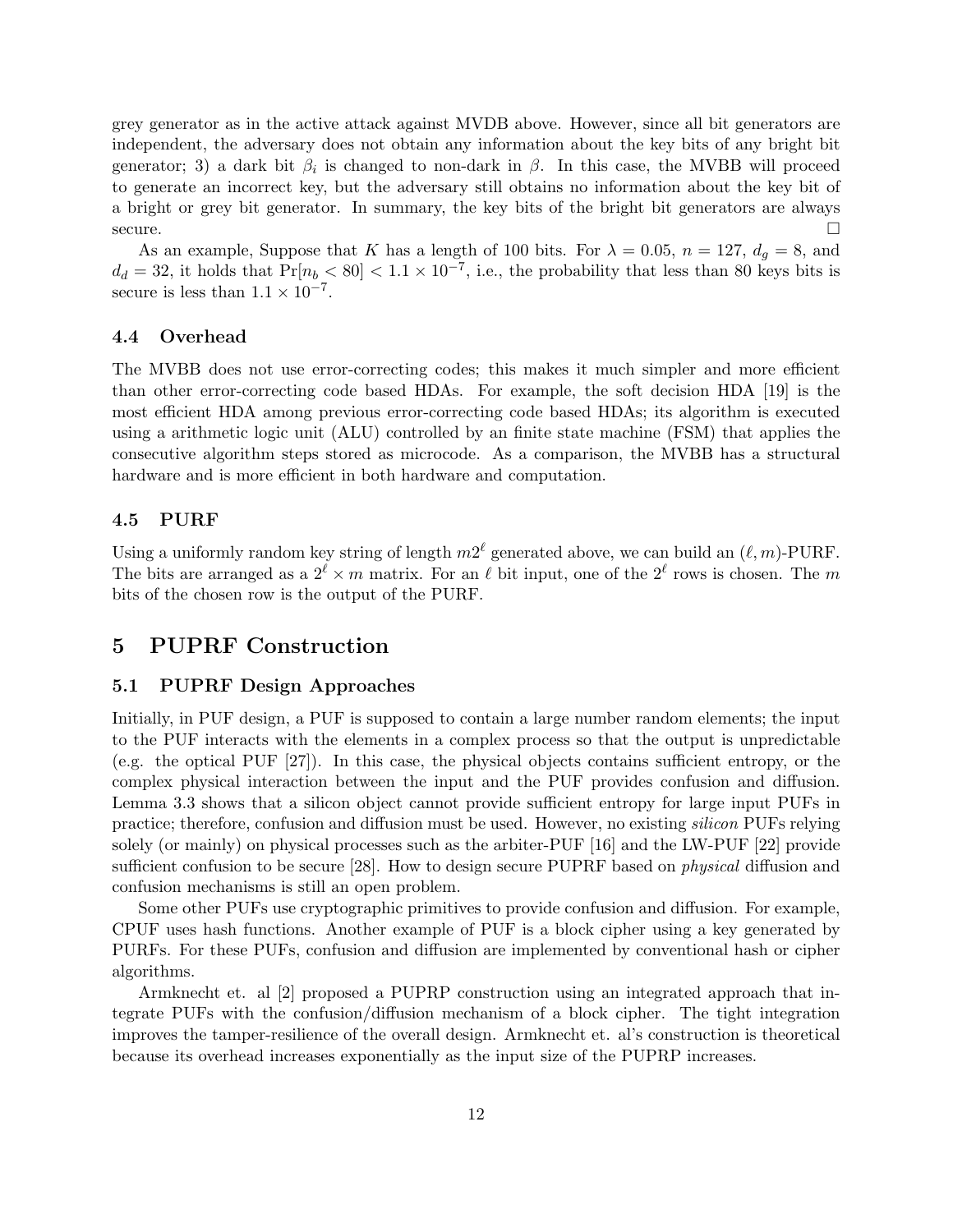In this section, we propose a practical PUPRP construction using the integrated approach. As the input size of the PUPRP increases, its overhead increase linearly; as a result, the PUPRP has an efficient hardware implementation.

#### 5.2 Feistel PUPRP

We use  $(4, 4)$ -PURFs and a Feistel-network to construct a  $(64, 64)$ -PUPRP as shown in Figure 3. The PUPRP uses 12 rounds of iterations. Each iteration uses a Feistel function (F function). The F function is a substitution-permutation network (SPN) as shown in Figure 4. The SPN consists of a layer of eight (4,4)-PURFs serving as substitute functions (S-Box) and a permutation layer  $\pi$ () as defined in Table 1. The permutation layer is the same as the permutation network in DES [1]. In additional to the input x and output y, the PUPRP also receives helper data,  $\alpha$ , and output helper data,  $\beta$ , as defined in the MVBB algorithm for each PURF it contains.



Figure 3: Feistel network PUPRF.

|       |                |                |    | 3              | 4  | 5  | 6  | $\overline{ }$ | 8  | 9         | 10 | 11             | 19             | 13 | 14 | 15 |
|-------|----------------|----------------|----|----------------|----|----|----|----------------|----|-----------|----|----------------|----------------|----|----|----|
| $\pi$ |                | 16             | 22 | 30             | 12 | 27 |    |                | 23 | 15        | 29 | $\overline{5}$ | 25             | 19 | 9  |    |
|       | 16             | 1 <sub>7</sub> |    | 19             | 20 | 21 | 22 | 23             | 24 | 25        | 26 | 27             | 28             | 29 | 30 | 21 |
| $\pi$ | $\overline{ }$ | 19<br>ŦΘ       |    | $\overline{2}$ | 3  | 28 | 10 | 18             | 31 | <b>TT</b> | 21 | 6              | $\overline{4}$ | 26 |    | 20 |

Compared with a standard Feistel cipher using a SPN as the F function, e.g., the Feistel cipher model used in [14], the Feistel-PUPRF unrolls each round of the Feistel cipher, removes the key schedule model and key combining units, and replaces each S-box with a PURF. In principle, we can use any Feistel cipher and change it into a PUPRF with this approach.

Remark We note that a SPN block cipher (e.g., AES) cannot be turned into a PUPRP by directly replacing the S-boxes with PURFs. Suppose that we remove key schedule and key combining, and replace the S-Boxes of a SPN cipher with PURFs. Since a PURF is not a permutation, different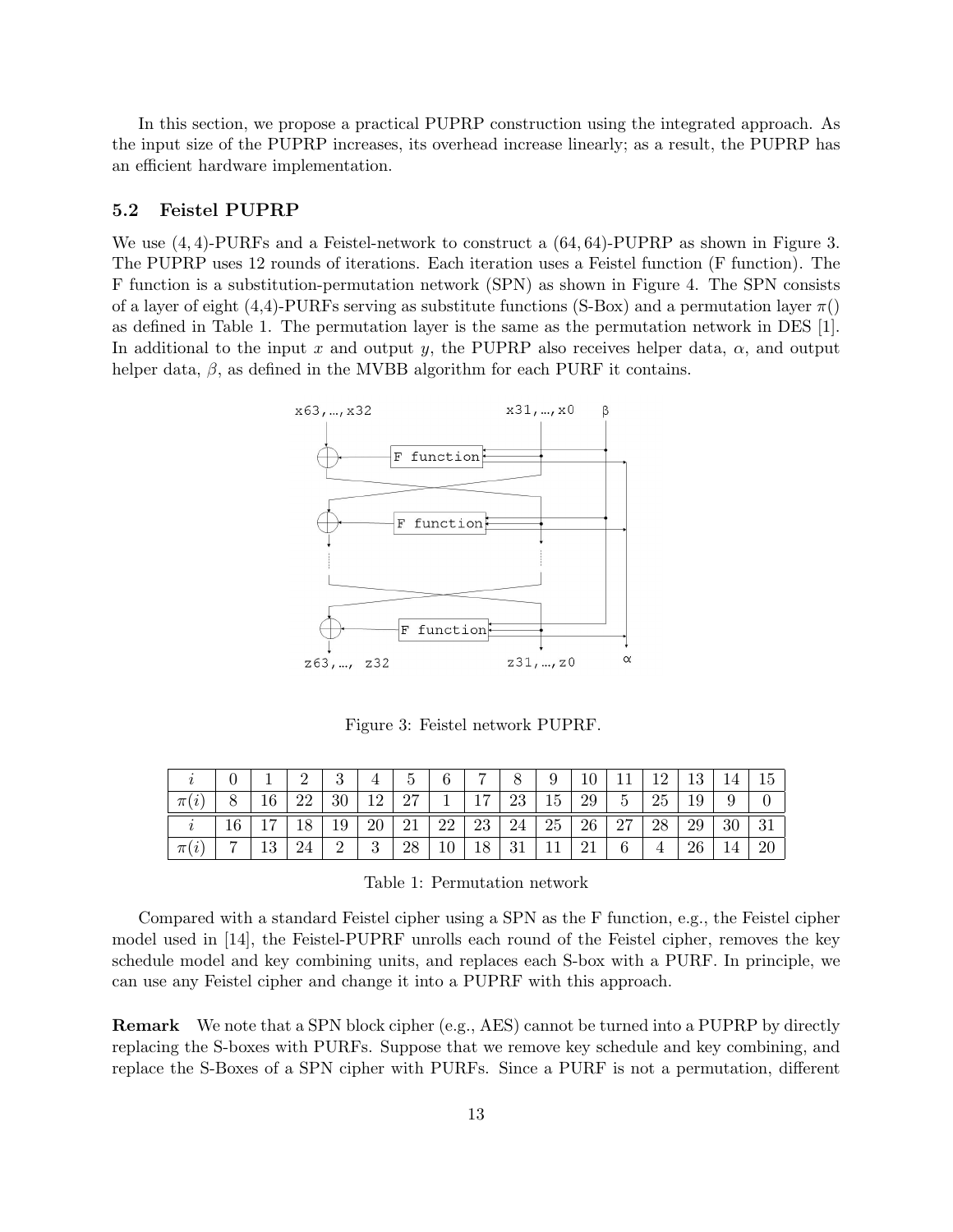

Figure 4: F function.

inputs may produce the same output. Therefore, with a probability  $\frac{1}{2^n}$  (*n* is the input length of the S-Box), flipping one bit in the input of the cipher does not change its output. In Feistel cipher, this problem is avoided because of the XOR operations in each round.

We consider two version of Feistel-PUPRP. One is the full version described above. The other is a reduced version, where only one F function is repeatedly used in all rounds. The full version uses 96  $(4, 4)$ -PURFs and the reduced version uses eight  $(4, 4)$ -PURFs.

#### 5.3 Security Analysis

Confusion and diffusion First we consider whether the Feistel-PUPRP achieves sufficient confusion. For each  $(4, 4)$ -PURF, assuming that its input is known, then each output bit of the (4, 4)-PURF can be described as a linear Boolean function of 64 unknown variables. In the full version, each of the 32 left output bits of the PUPRP involves 12 rounds of F functions. In the last round, one PURF is involved. In all other 11 rounds, at least four PURFs are involved in each round. Therefore, the bit can be expressed as a Boolean function of at least  $(11 + 1) \times 64 = 2880$ variables of degree 12. Similarly, each of the 32 left output bits can be expressed as a Boolean function of at least  $(10+1) \times 64 = 2624$  variables of degree 11. In the reduced version, the PURFs used in each round are the same; each bit on the left is a Boolean function of 512 variables of degree 11, and each bit on the right is a Boolean function of 512 variables of degree 10. To reveal the unknown variables, one needs to solve a system of such equations. If the computation is infeasible in practice, then confusion is achieved. In fact, the difficulty of solving a system of nonlinear equations of a large number of variables are the basis of all block ciphers.

Next we consider diffusion. In each round, one output bit is affected by four inputs. We consider four consecutive rounds as a block. Approximately, for one block, every output bit is affected by all 64 inputs, and hence every input bit affects all 64 output bits. Three blocks (twelve rounds) appear to provide sufficient diffusion.

Linear and differential cryptanalysis Linear cryptanalysis [23] and differential cryptanalysis [4] are powerful attacking tools for block ciphers including Feistel ciphers. They exploit the relations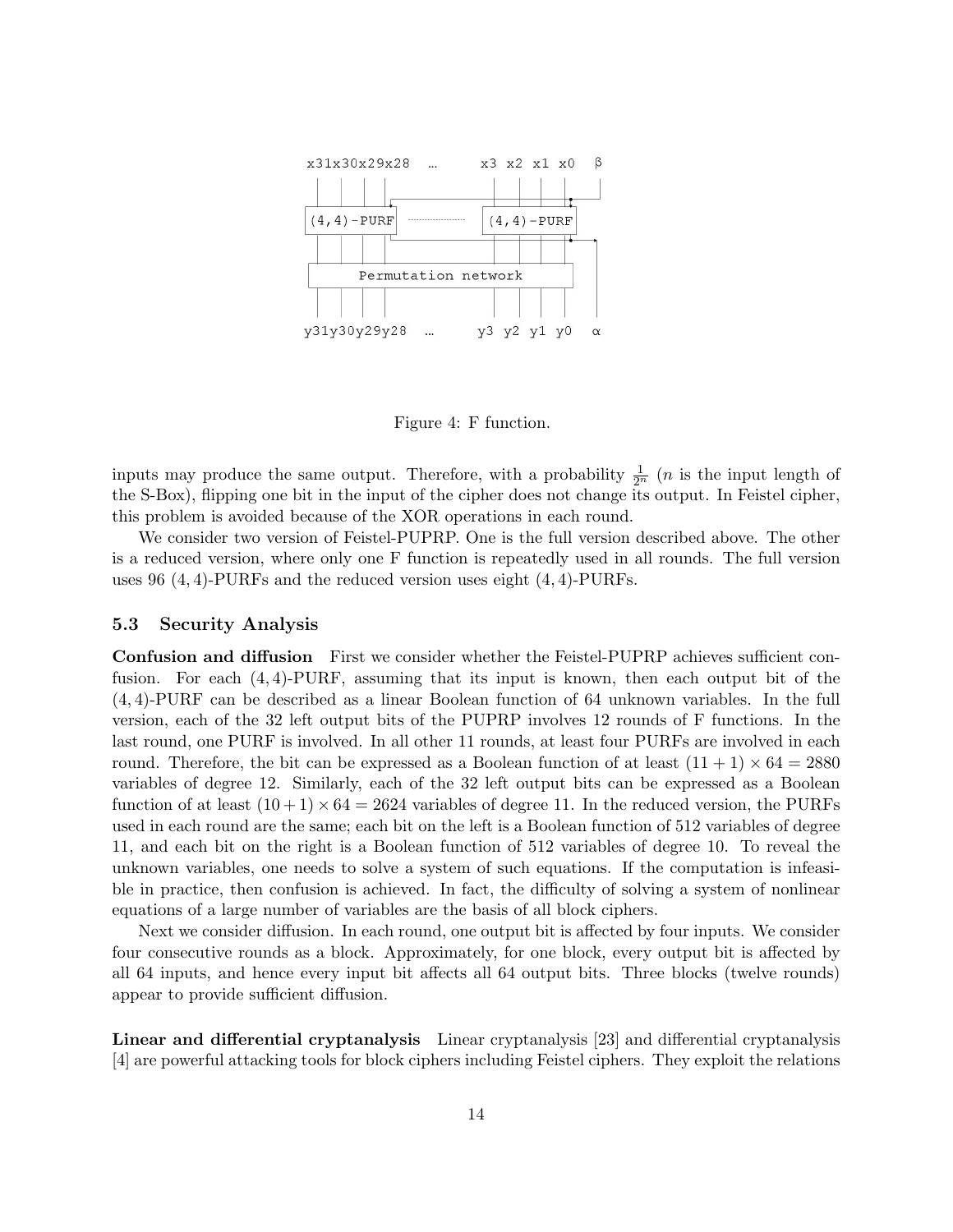| <b>P-VALUE</b> | Proportion | Statistical test | <b>P-VALUE</b> | Proportion | Statistical test          |
|----------------|------------|------------------|----------------|------------|---------------------------|
| 0.24           | 1.00       | Frequency        | 0.19           | 0.99       | OverlappingTemplate       |
| 0.26           | 0.97       | BlockFrequency   | 0.81           | 0.97       | Universal                 |
| 0.80           | 0.99       | CumulativeSums   | 0.32           | 0.96       | ApproximateEntropy        |
| 0.83           | 0.99       | Runs             | 0.60           | 1.00       | RandomExcursions          |
| 0.72           | 1.00       | LongestRun       | 0.77           | 1.00       | Random Excursions Variant |
| 0.83           | 0.99       | Rank             | 0.85           | 0.98       | Serial                    |
| 0.04           | 1.00       | NonOverlapping   | 0.40           | 1.00       | LinearComplexity          |
|                |            | Template         |                |            |                           |

Table 2: NIST RNG testing for reduced version Feistel-PUPRP.

between the input and output of each S-box, and then use the knowledge to further analyze the whole cipher. Security evaluation for differential and linear cryptanalyses for Feistel ciphers with SPN round function are available [14]. However, in the Feistel-PUPRP, each PURF is a random function, where the input-output relation is not defined as the S-boxes in conventional block ciphers. It appears that linear cryptanalysis or differential cryptanalysis is not applicable to the Feistel-PUPRP.

Random test We use the NIST RNG test suite [24] to test the randomness of bit strings generated by a software simulated Feistel-PUPRP in counter mode. For both the reduced version and the full version Feistel-PUPRP, 1000 of 1Mbits strings are generated and tested. The results for both versions indicate no deviation from random behaviour. A test result for the reduced version is shown in Table 2.

The above analysis shows no weakness of the Feistel-PUPRP. However, as a new cryptographic primitive, the Feistel-PUPRP needs more analysis and public scrutiny. The proposed PUPRF is more of a proof-of-concept than an off-the-shelf product.

### 6 Conclusion and Discussion

We have systematically studied theoretical foundations and practical constructions for silicon PUFs. We have proposed a simple model that captures the core concept of PUF and enables us to study the security of PUFs in a strict mathematical model. We then presented an information capacity bound for silicon PUFs. Based on the model and the bound, we proved that silicon PUFs cannot be random functions with large input length, and confusion and diffusion are necessary to construct PUFs as pseudorandom functions. These results may provide some guidelines for PUF design and security analysis.

We proposed a new bit generator and a novel helper data algorithm to construct robust and secure physical unclonable random functions (PURFs). Compared with previous constructions, our algorithm significantly reduced hardware cost to achieve required robustness and secrecy. Then, using the PURFs and a Feistel network, we constructed a physical unclonable pseudorandom permutation (PUPRP). To the best of our knowledge, this is the first secure and practical silicon PUPRP construction without using a block cipher or a hash function as a building block. It also demonstrated a general approach to convert a Feistel cipher to a PUPRP.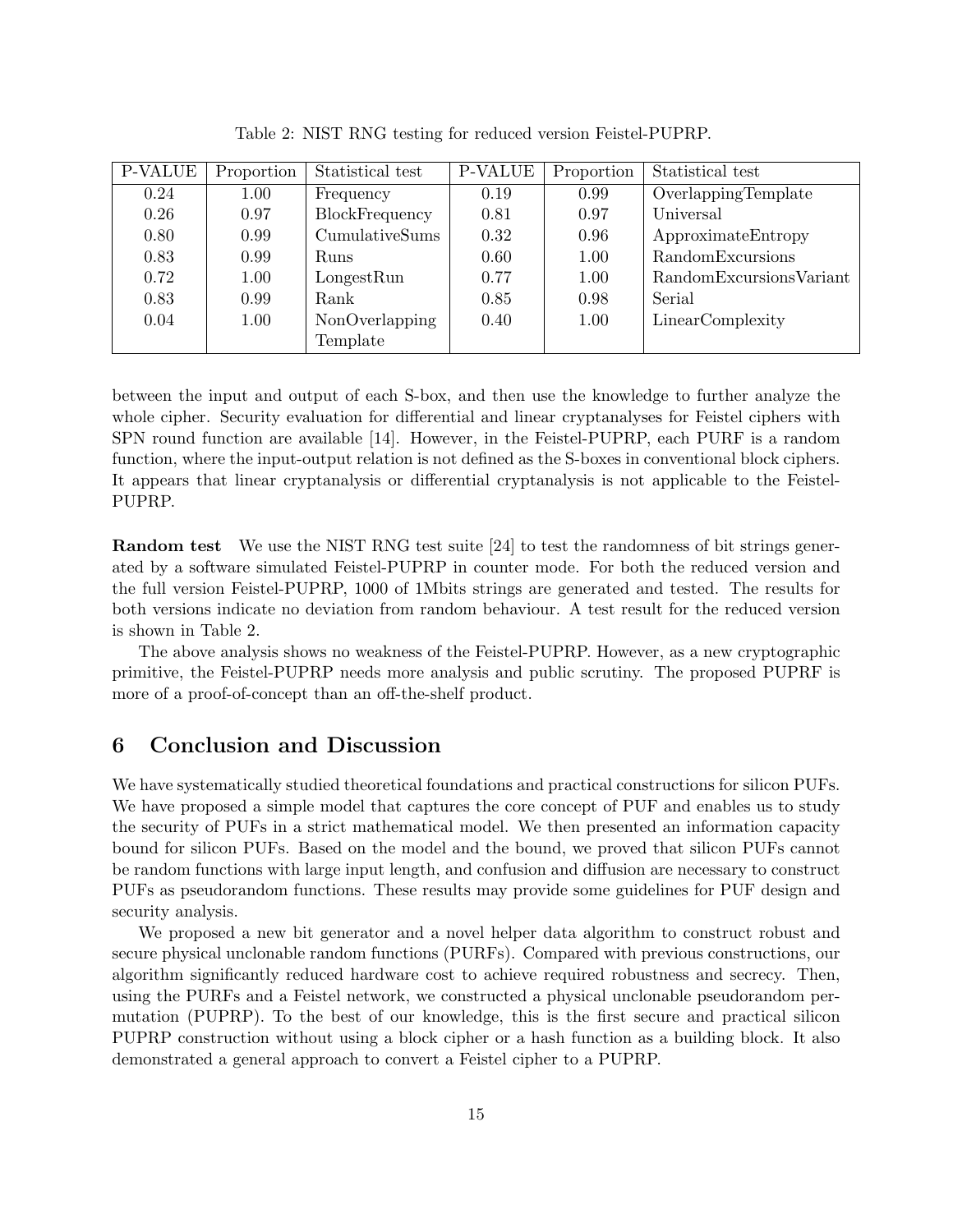## Acknowledgement

The authors are grateful to Roger Woods for valuable comments and advices.

### References

- [1] Fips 46-3: The official document describing the DES standard. 1999.
- [2] Frederik Armknecht, Roel Maes, Ahmad-Reza Sadeghi, Berk Sunar, and Pim Tuyls. Memory leakage-resilient encryption based on physically unclonable functions. In Mitsuru Matsui, editor, *ASIACRYPT*, volume 5912 of *Lecture Notes in Computer Science*, pages 685–702. Springer, 2009.
- [3] Mihir Bellare, Joe Kilian, and Phillip Rogaway. The security of the cipher block chaining message authentication code. J. Comput. Syst. Sci., 61(3):362–399, 2000.
- [4] Eli Biham and Adi Shamir. Differential cryptanalysis of DES-like cryptosystems. In CRYPTO '90: Proceedings of the 10th Annual International Cryptology Conference on Advances in Cryptology, pages 2–21, London, UK, 1991. Springer-Verlag.
- [5] A. Bogdanov, G. Leander, C. Paar, A. Poschmann, M.J.B. Robshaw, and Y. Seurin. Hash functions and RFID tags: Mind the gap. In Oswald and Rohatgi [25], pages 283–299.
- [6] Leonid Bolotnyy and Gabriel Robins. Physically unclonable function-based security and privacy in rfid systems. In PERCOM '07: Proceedings of the Fifth IEEE International Conference on Pervasive Computing and Communications, pages 211–220, Washington, DC, USA, 2007. IEEE Computer Society.
- [7] Christoph Bösch, Jorge Guajardo, Ahmad-Reza Sadeghi, Jamshid Shokrollahi, and Pim Tuyls. Efficient helper data key extractor on FPGAs. In Oswald and Rohatgi [25], pages 181–197.
- [8] Blaise Gassend, Dwaine E. Clarke, Marten van Dijk, and Srinivas Devadas. Silicon physical random functions. In Vijayalakshmi Atluri, editor, ACM Conference on Computer and Communications Security, pages 148–160. ACM, 2002.
- [9] Blaise Gassend, Marten Van Dijk, Dwaine Clarke, Emina Torlak, Srinivas Devadas, and Pim Tuyls. Controlled physical random functions and applications. ACM Trans. Inf. Syst. Secur.,  $10(4):1-22, 2008.$
- [10] Jorge Guajardo, Sandeep S. Kumar, Geert Jan Schrijen, and Pim Tuyls. FPGA intrinsic PUFs and their use for IP protection. In Pascal Paillier and Ingrid Verbauwhede, editors, CHES, volume 4727 of Lecture Notes in Computer Science, pages 63–80. Springer, 2007.
- [11] Jorge Guajardo, Boris Skoric, Pim Tuyls, Sandeep S. Kumar, Thijs Bel, Antoon H. M. Blom, and Geert Jan Schrijen. Anti-counterfeiting, key distribution, and key storage in an ambient world via physical unclonable functions. Information Systems Frontiers, 11(1):19–41, 2009.
- [12] L. P. Hyvärinen. *Information Theory for System Engineers*. Springer-Verlag, 1970.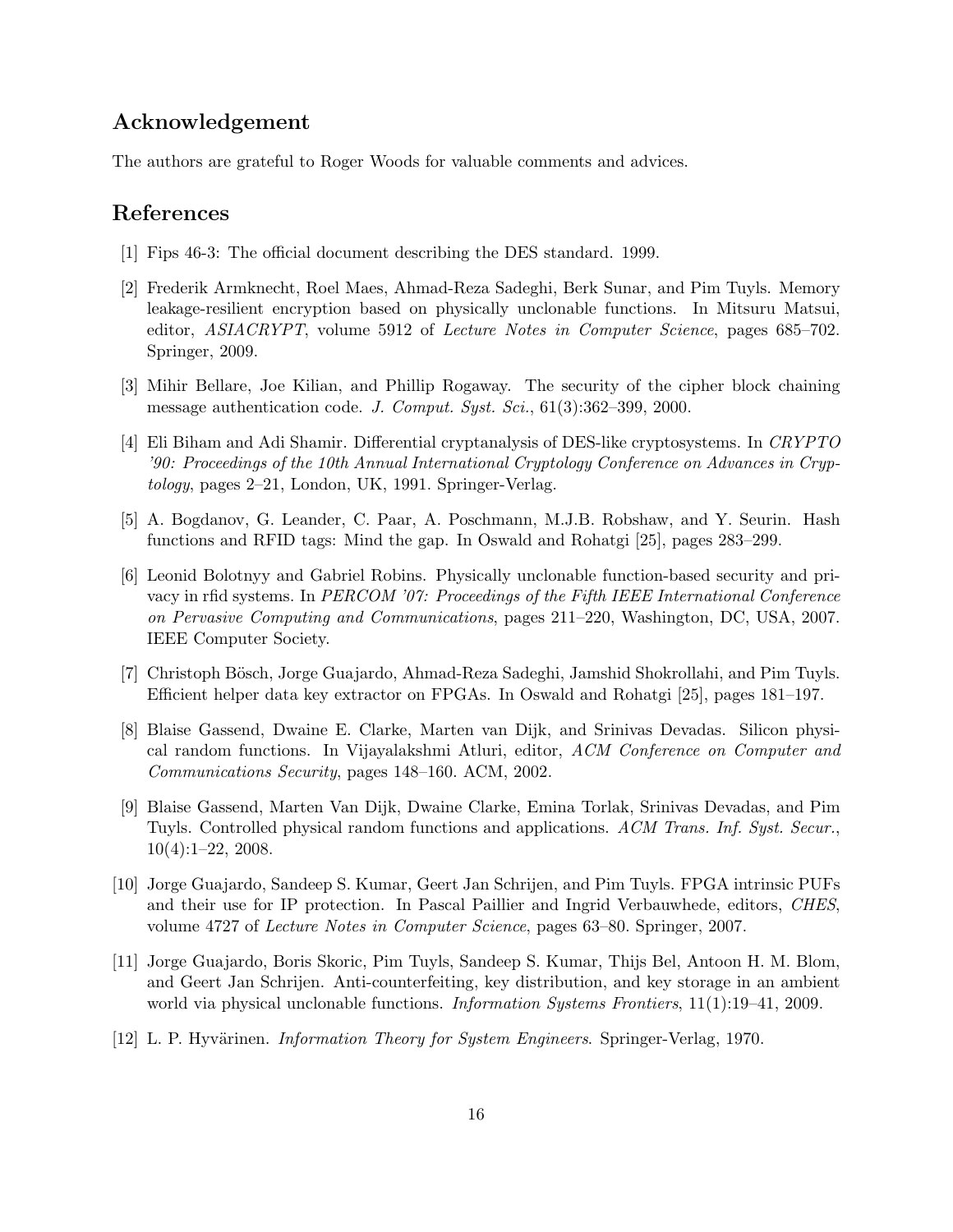- [13] Keith A. Jenkins, Anup P. Jose, and David F. Heidel. An on-chip jitter measurement circuit with sub-picosecond resolution. In Proceedings of ESSCIRC, 2005.
- [14] Masayuki Kanda. Practical security evaluation against differential and linear cryptanalyses for feistel ciphers with SPN round function. In SAC '00: Proceedings of the 7th Annual International Workshop on Selected Areas in Cryptography, pages 324–338, London, UK, 2001. Springer-Verlag.
- [15] Sandeep S. Kumar, Jorge Guajardo, Roel Maes, Geert Jan Schrijen, and Pim Tuyls. The Butterfly PUF: Protecting IP on every FPGA. In Mohammad Tehranipoor and Jim Plusquellic, editors, HOST, pages 67–70. IEEE Computer Society, 2008.
- [16] Daihyun Lim, Jae W. Lee, Blaise Gassend, G. Edward Suh, Marten van Dijk, and Srinivas Devadas. Extracting secret keys from integrated circuits. IEEE Trans. VLSI Syst., 13(10):1200– 1205, 2005.
- [17] Ping Liu and Yong-Bin Kim. An accurate timing model for nano CMOS circuit considering statistical process variation. In IEEE International SoC Design Conference(ISOCC), pages 269–272, 2007.
- [18] Roel Maes, Pim Tuyls, and Ingrid Verbauwhede. Intrinsic PUFs from flip-flops on reconfigurable devices. In 3rd Benelux Workshop on Information and System Security (WISSec 2008), 2008.
- [19] Roel Maes, Pim Tuyls, and Ingrid Verbauwhede. Low-overhead implementation of a soft decision helper data algorithm for SRAM PUFs. In Christophe Clavier and Kris Gaj, editors, CHES, volume 5747 of Lecture Notes in Computer Science, pages 332–347. Springer, 2009.
- [20] Roel Maes, Pim Tuyls, and Ingrid Verbauwhede. A soft decision helper data algorithm for SRAM PUFs. In IEEE International Symposium on Information Theory (ISIT 2009), 2009.
- [21] Mehrdad Majzoobi, Farinaz Koushanfar, and Miodrag Potkonjak. Lightweight secure PUFs. In Sani R. Nassif and Jaijeet S. Roychowdhury, editors, ICCAD, pages 670–673. IEEE, 2008.
- [22] Mehrdad Majzoobi, Farinaz Koushanfar, and Miodrag Potkonjak. Techniques for design and implementation of secure reconfigurable PUFs. TRETS, 2(1), 2009.
- [23] Mitsuru Matsui. Linear cryptanalysis method for DES cipher. In EUROCRYPT '93: Workshop on the theory and application of cryptographic techniques on Advances in cryptology, pages 386–397, Secaucus, NJ, USA, 1994. Springer-Verlag New York, Inc.
- [24] NIST. NIST random number generation and testing, 2006. http://csrc.nist.gov/groups/ ST/toolkit/rng/index.html.
- [25] Elisabeth Oswald and Pankaj Rohatgi, editors. Cryptographic Hardware and Embedded Systems - CHES 2008, 10th International Workshop, Washington, D.C., USA, August 10-13, 2008. Proceedings, volume 5154 of Lecture Notes in Computer Science. Springer, 2008.
- [26] Erdinç Öztürk, Ghaith Hammouri, and Berk Sunar. Physical unclonable function with tristate buffers. In ISCAS, pages 3194–3197. IEEE, 2008.